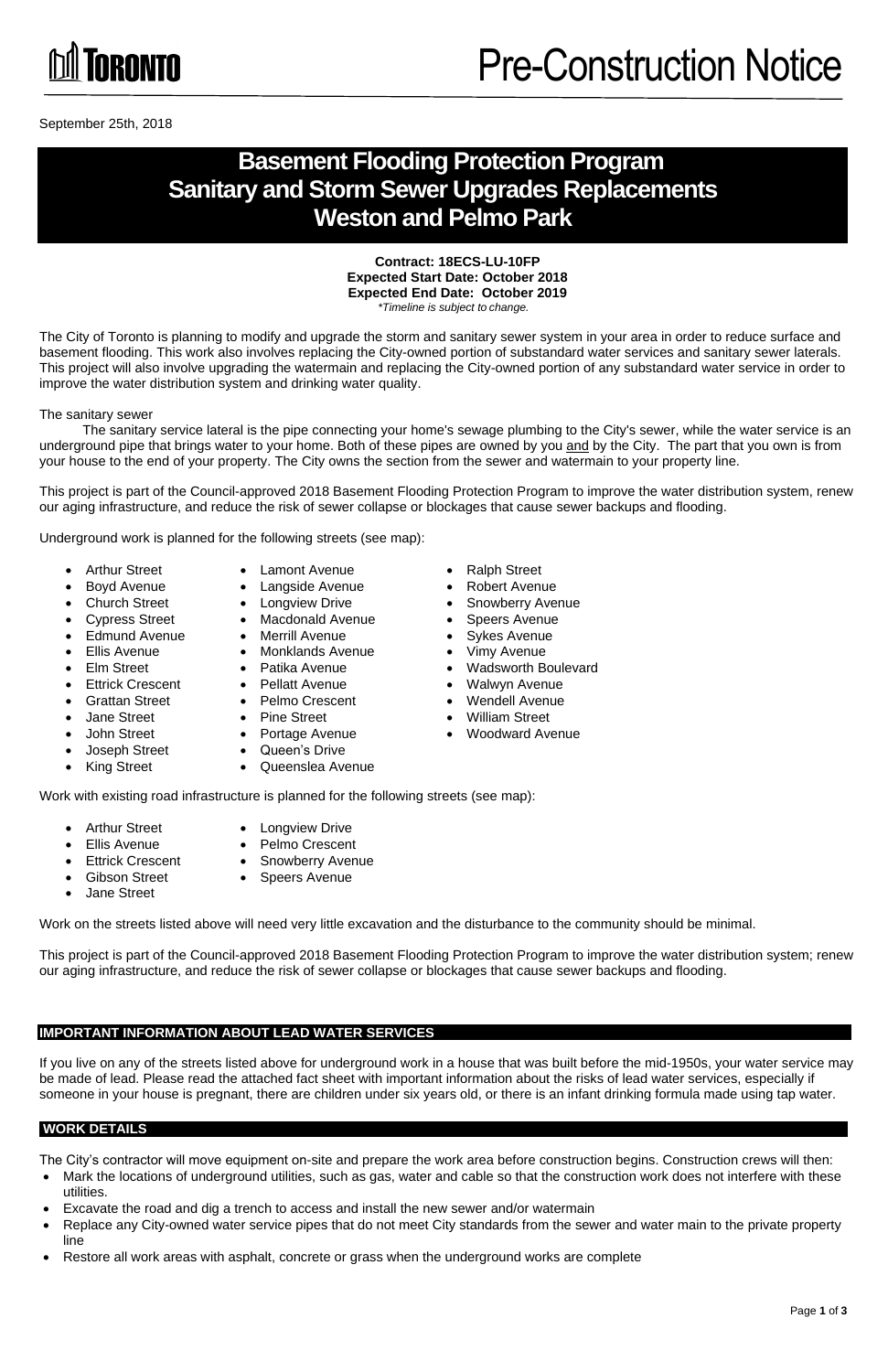# **MI** TORONTO

## Pre-Construction Notice

#### **MAP OF WORK ARE**



#### **WHAT TO EXPECT DURING CONSTRUCTION**

The City's contractor will move equipment on-site and prepare the work area before construction begins. Construction crews will then:

- Affected properties will receive a Construction Notice approximately two weeks before work begins with more information about the work.
- Work in the boulevard in front of homes and commercial properties is expected. This work includes removing and replacing driveways, municipal sidewalks and grassed boulevards, where necessary. The City will not be responsible for damage to any privately owned items on City property.
- Property owners should remove items located within City property limits (boulevard), such as landscaping and / or decorative objects. If you have a sprinkler system within the boulevard, please contact the Field Ambassador listed below.
- You may experience dust, noise and other inconveniences. The City will make efforts to reduce the impacts. We appreciate your patience.